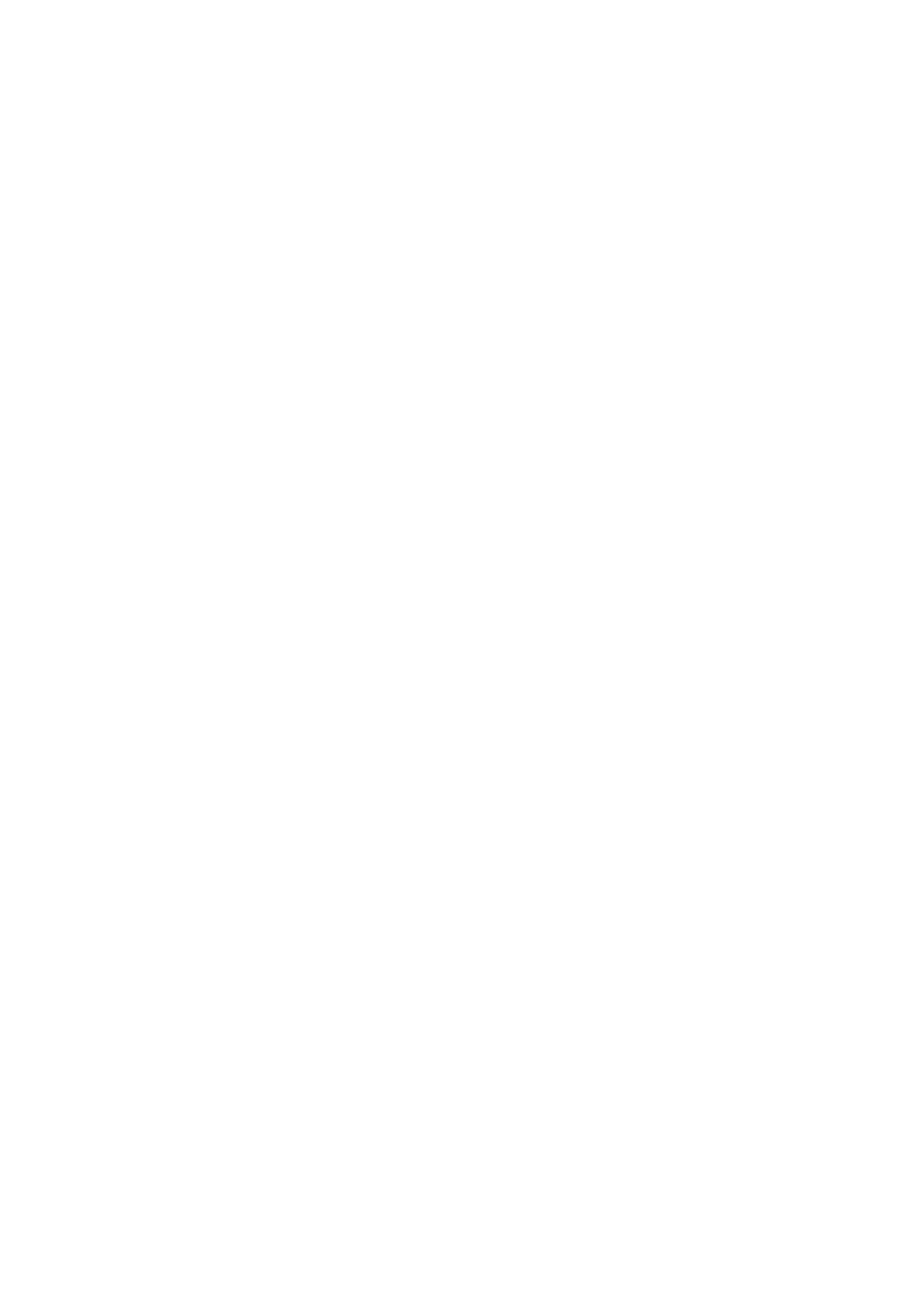



## **FISHING VESSELS (SAF ETY PROVISIONS) (ISLE OF MAN) ACT 1974**

# **Index**

| <b>Section</b>                              | Page                               |  |  |
|---------------------------------------------|------------------------------------|--|--|
| 1                                           |                                    |  |  |
| $\overline{2}$                              |                                    |  |  |
| 3                                           |                                    |  |  |
| 4                                           |                                    |  |  |
| 5                                           |                                    |  |  |
| 6                                           |                                    |  |  |
|                                             |                                    |  |  |
| 8                                           |                                    |  |  |
| 9                                           |                                    |  |  |
| 10                                          |                                    |  |  |
| 11                                          |                                    |  |  |
| <b>ENDNOTES</b><br>11                       |                                    |  |  |
| <b>TABLE OF LEGISLATION HISTORY</b><br>11   |                                    |  |  |
| <b>TABLE OF RENUMBERED PROVISIONS</b><br>11 |                                    |  |  |
|                                             | <b>TABLE OF ENDNOTE REFERENCES</b> |  |  |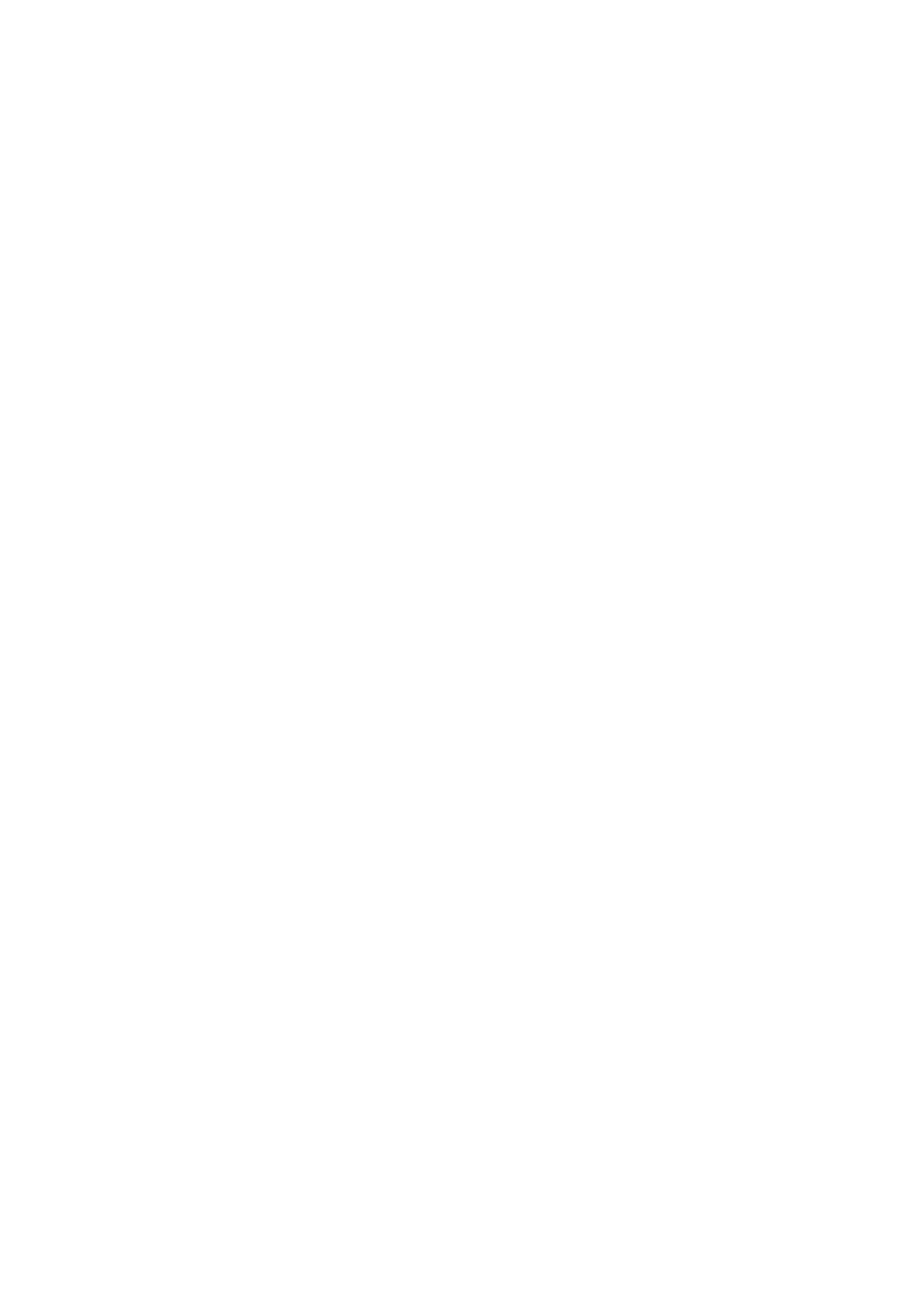

### **FISHING VESSELS (SAF ETY PROVISIONS) (ISLE OF MAN) ACT 1974**

*Received Royal Assent: 26 March 1974 Passed: 21 May 1974 Commenced: 1 July 1977*

**AN ACT** to provide for the safety of fishing vessels and for certain other matters relating to such vessels and for connected purposes.**<sup>1</sup>**

**GENERAL NOTE:** The maximum fines in this Act are as increased by the *Fines Act 1986* and by the *Criminal Justice (Penalties, Etc.) Act 1993* s 1.

#### <span id="page-4-0"></span>**1 Fishing vessel construction rules**

[1970/1]

- (1) The Department may make rules (in this Act referred to as "**fishing vessel construction rules**") prescribing requirements for the hull, equipment and machinery of fishing vessels of any description registered in the Isle of Man (including any description framed by reference to the areas in which the vessels operate or the dates on which they were first registered in the Isle of Man or on which their construction was begun).**<sup>2</sup>**
- (2) The Department may exempt any fishing vessel or description of fishing vessel from any requirement of the fishing vessel construction rules, either generally or for a specified time or with respect to a specified voyage or to voyages in a specified area, and may do so subject to any specified conditions.**<sup>3</sup>**
- (3) A surveyor of ships may inspect any fishing vessel for the purpose of seeing that it complies with the fishing vessel construction rules, and for that purpose shall have the powers conferred on an inspector by section 3 of the *Merchant Shipping Act 1985*. **4**
- $(4)$  If  $-$ 
	- (a) the fishing vessel construction rules are contravened with respect to any vessel; or

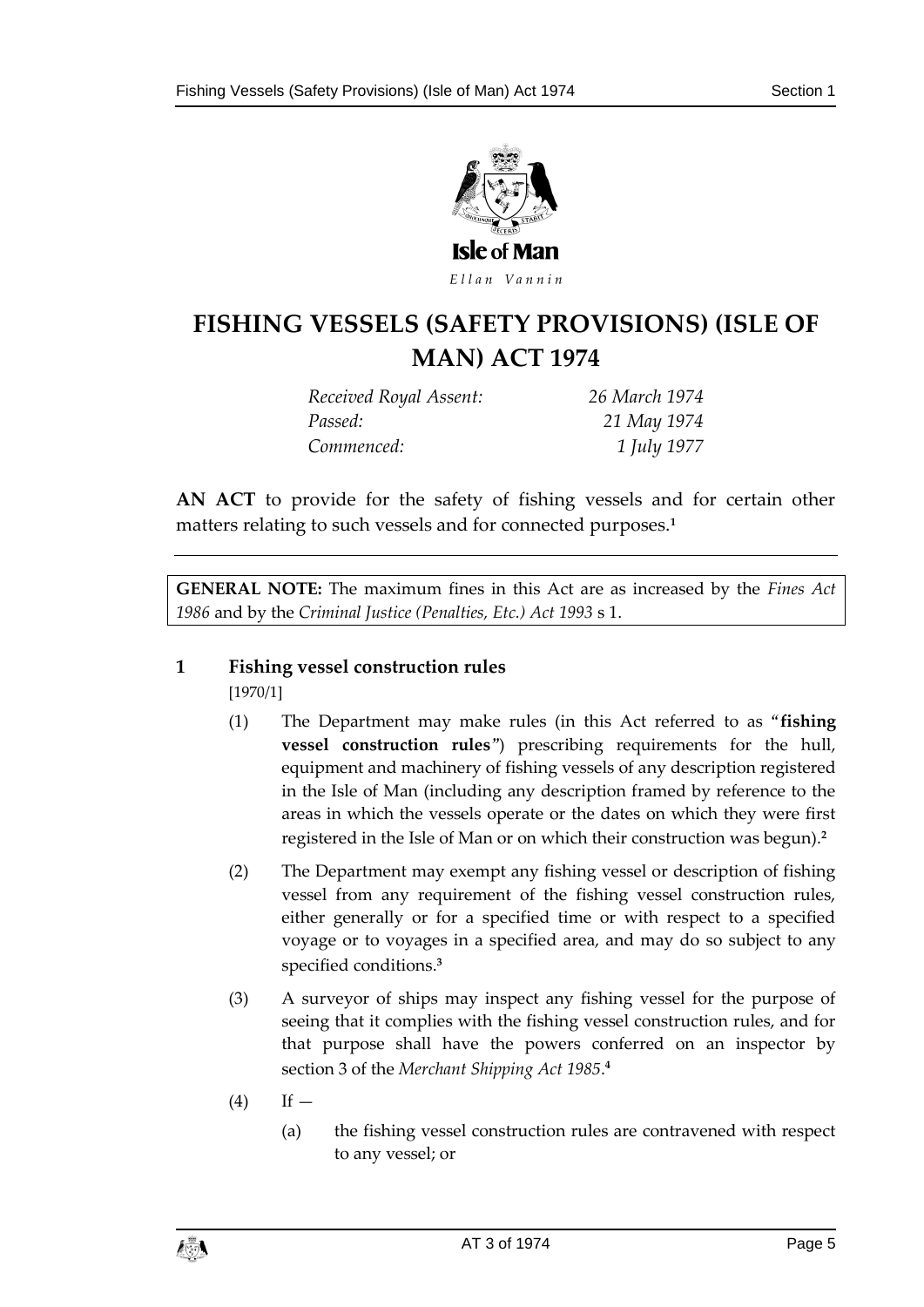(b) a vessel is, under subsection (2) of this section, exempted from any requirement subject to a condition and the condition is not complied with;

the owner or master of the vessel shall be liable on summary conviction to a fine not exceeding £5,000.

#### <span id="page-5-0"></span>**2 Fishing vessel survey rules**

[1970/2]

- (1) The Department may make rules (in this Act referred to as "**fishing vessel survey rules**") for the surveying and periodical inspection of fishing vessels registered in the Isle of Man or any description of such fishing vessels, for the purpose of ensuring their compliance with the requirements of the fishing vessel construction rules, the rules for lifesaving appliances, the radio rules, the rules for direction-finders and the rules for radio navigational aids applicable to them.**<sup>5</sup>**
- (2) [Repealed]**<sup>6</sup>**

#### <span id="page-5-1"></span>**3 Fishing vessel certificates**

[1970/3]

- (1) If the Department or any person authorised by them for the purpose are satisfied, on receipt of a declaration of survey in respect of a fishing vessel surveyed under the fishing vessel survey rules, that the vessel complies with such of the requirements of —
	- (a) the fishing vessel construction rules;
	- (b) the rules for life-saving appliances; or
	- (c) the radio rules, the rules for direction-finders and the rules for radio navigational aids;

as are or will be applicable to the vessel, then, subject to subsection (2) of this section, the Department or person shall, on the application of the owner, issue a certificate showing that the vessel complies with those requirements; and for this purpose any requirement from which the vessel has been exempted under section 1(2) of this Act or any provision of the Merchant Shipping Acts which has effect in the Isle of Man shall be deemed not to be applicable to it.**<sup>7</sup>**

- (2) Fishing vessel survey rules may require, in the case of such certificate to be issued under this section as may be specified in the rules, that the Department or person authorised to issue it shall not issue the certificate unless satisfied that the vessel in respect of which it is to be issued is provided with the lights, shapes and means of making fog signals required by the collision regulations.**<sup>8</sup>**
- (3) A certificate issued under this section shall be in such form as may be prescribed by the fishing vessel survey rules; and those rules may make

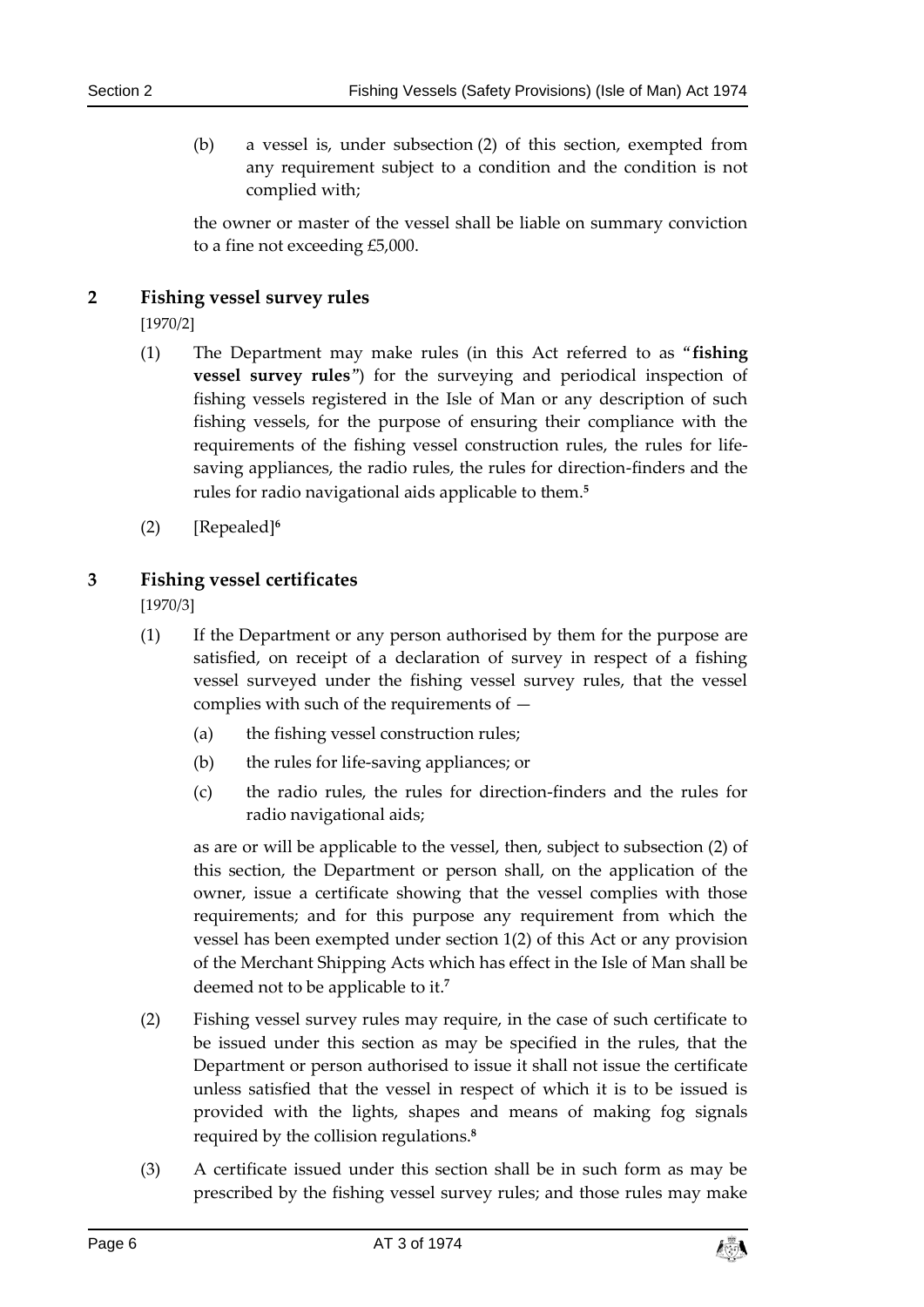provision for the duration, extension or cancellation of any such certificate and for the endorsement on it of information relating to the inspection, in accordance with the rules, of the vessel to which it relates and of any extension of the period for which the certificate was issued.

- (4) Sections 13 and 20 of the *Merchant Shipping (Passenger Ships' Survey) Act 1979* (posting up of certificates and false statements and forgery) shall apply in relation to any certificate provided for by this section as they apply in relation to a passenger steamer's certificate.**<sup>9</sup>**
- (5) Any certificate issued under this section shall be admissible in evidence.

#### <span id="page-6-0"></span>**4 Prohibition on going to sea without appropriate certificates**

- (1) No fishing vessel required to be surveyed under the fishing vessel survey rules shall go to sea unless there are in force certificates issued under section 3 of this Act showing that the vessel complies with such of the requirements of the fishing vessel construction rules, the rules for lifesaving appliances, the radio rules, the rules for direction-finders and the rules for radio navigational aids as are applicable to the vessel.
- (2) If any fishing vessel goes to sea or attempts to go to sea in contravention of this section, the owner or master of the vessel shall be liable on summary conviction to a fine not exceeding £2,500.
- (3) The master of any fishing vessel registered in the Isle of Man shall on demand produce to any officer of customs or of the Department any certificate required by this Act; and the fishing vessel may be detained until the certificate is so produced.**<sup>10</sup>**
- (4) Where a fishing vessel is detained under this section, section 3(2) of the *Merchant Shipping (Detention of Ships) Act 1979* (which relates to the costs of detention) shall apply as if the vessel had been finally detained under that Act.**<sup>11</sup>**

#### <span id="page-6-1"></span>**5 Notice of alterations**

[1970/5]

- (1) Where a certificate issued under section 3 of this Act is in force in respect of a fishing vessel and —
	- (a) the certificate shows compliance with requirements of the fishing vessel construction rules and an alteration is made in the vessel's hull, equipment or machinery which affects the efficiency thereof or the seaworthiness of the vessel; or
	- (b) the certificate shows compliance with requirements of the rules for life-saving appliances and an alteration is made affecting the efficiency or completeness of the appliances or equipment which the vessel is required to carry by those rules; or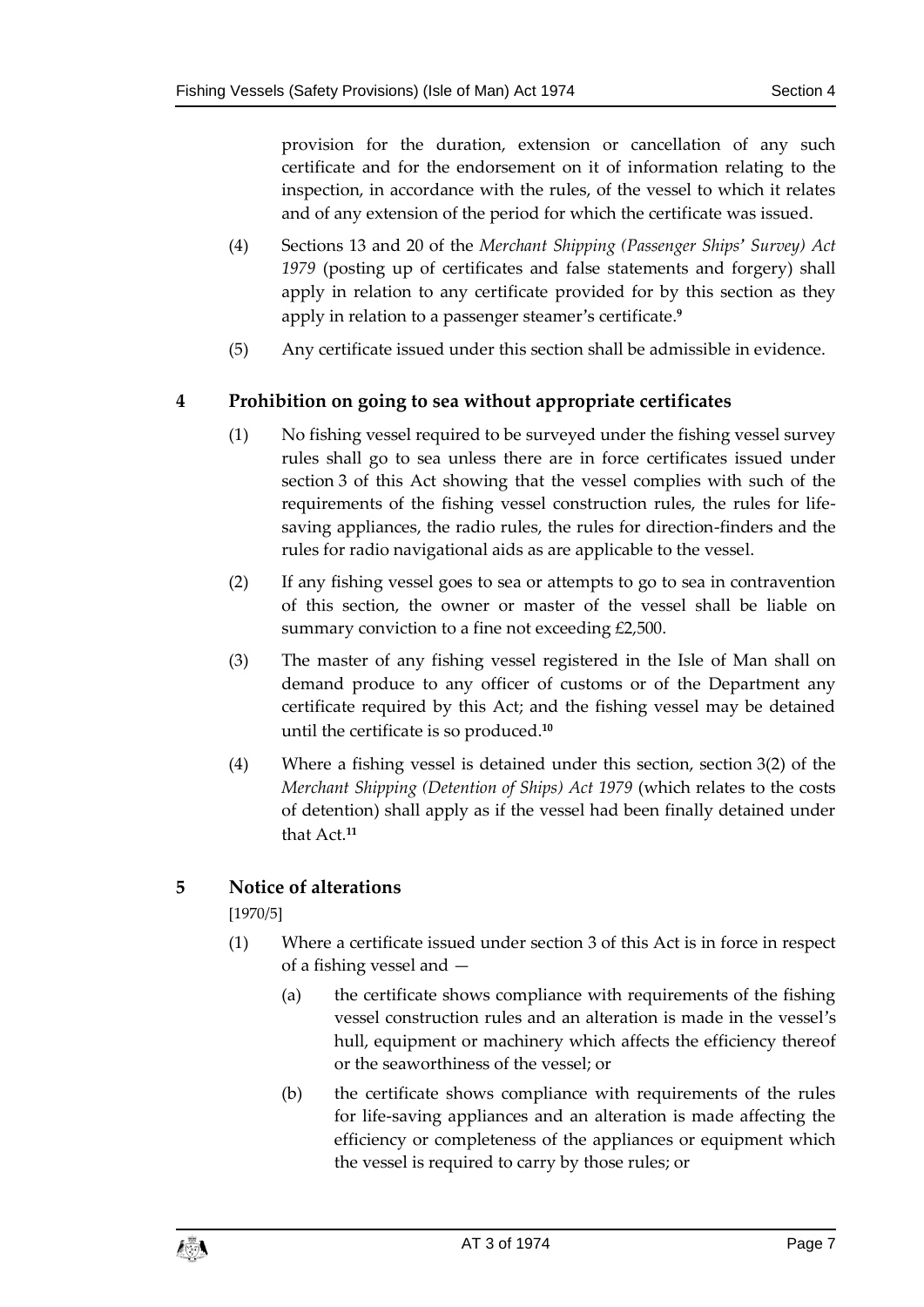(c) the certificate shows compliance with requirements of the rules mentioned in section 3(1)(c) of this Act and an alteration is made affecting the efficiency or completeness of the equipment which the vessel is required to carry by those rules;

the owner or master shall, as soon as possible after the alteration is made, give written notice containing full particulars of it to the Department or, if the certificate was issued by another person, to that person; and if the notice is not given as required by this section the owner or master shall be liable on summary conviction to a fine not exceeding £1,000.**<sup>12</sup>**

(2) In this section "alteration" in relation to anything includes the renewal of any part of it.

#### <span id="page-7-0"></span>**6 [Repealed]**<sup>13</sup>

#### <span id="page-7-1"></span>**7 Application of United Kingdom rules**

- (1) Subject to such exceptions, modifications and adaptations as may be made by the Department by rules made under this Act, all the Department for Enterprise rules, the radio rules, rules for directionfinders, rules for life-saving appliances and rules for radio navigational aids shall so far as they relate to fishing vessels have effect in the Isle of Man and whether made before or after the commencement of this Act.**<sup>14</sup>**
- (2) The Department may by order apply to the Isle of Man as part of the law of the Isle any rules made under any of the Merchant Shipping Acts of Parliament and relating to fishing vessels, not being rules to which subsection (1) of this section applies; but so that no such order shall take effect until it has been approved by Tynwald.**<sup>15</sup>**
- (3) The Department may exempt any fishing vessel from any requirement of —
	- (a) the rules having effect in the Island by virtue of subsection (1); or
	- (b) the rules applied to the Island pursuant to subsection (2),

either generally or for a specified time or with respect to a specified voyage or to voyages in a specified area, and may do so subject to any specified conditions.**<sup>16</sup>**

#### <span id="page-7-2"></span>**8 Regulations and rules**

- (1) Before making any rules under this Act the Department shall consult with organisations in the Isle of Man appearing to them representative of persons who will be affected by the rules.**<sup>17</sup>**
- (2) Rules or regulations made under this Act may be at any time amended, varied, rescinded or revoked by subsequent rules or regulations made by the Department.**18**

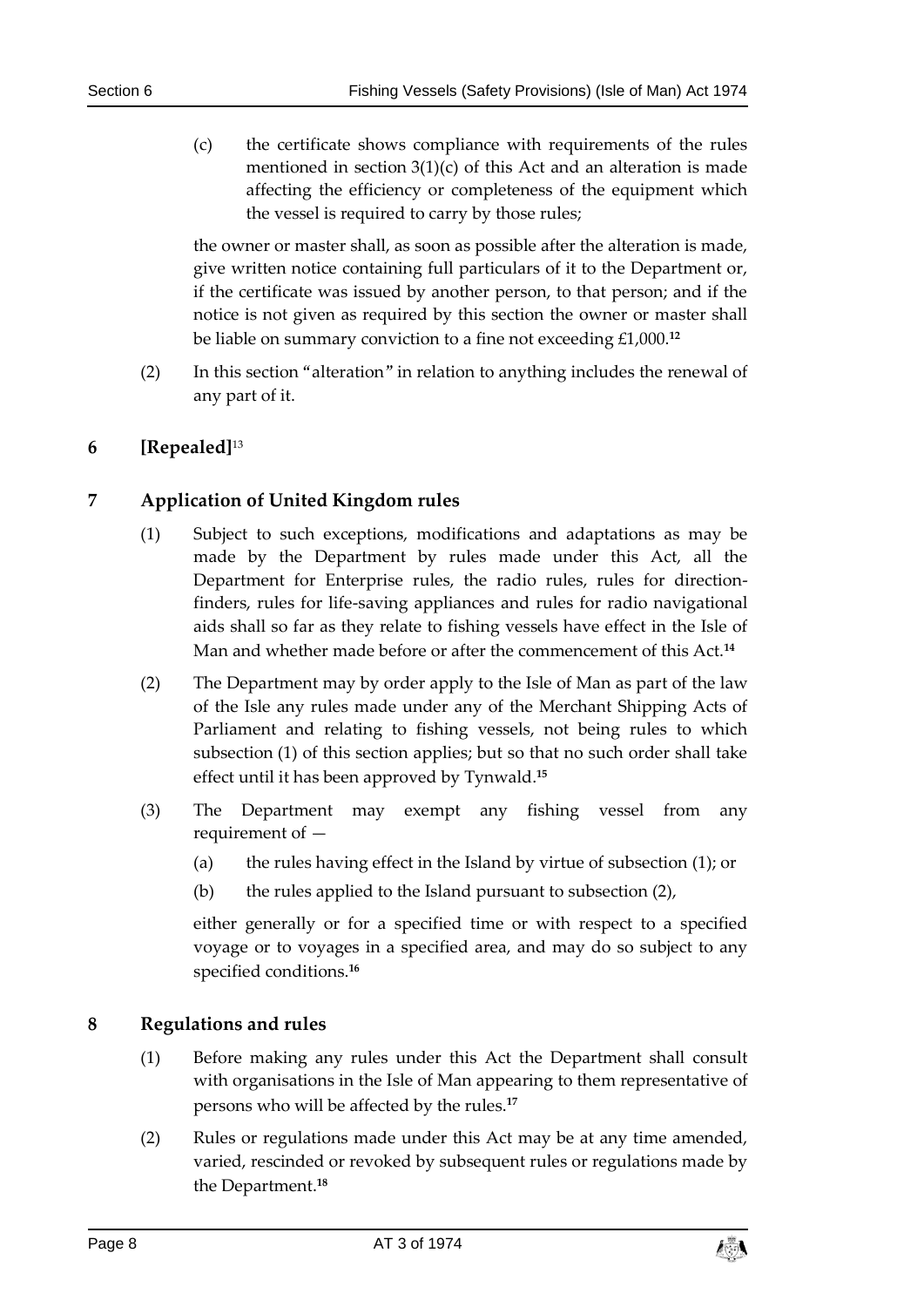- (3) Rules and regulations made under this Act shall be laid before the sitting of Tynwald held next after the making thereof.
- (4) Rules and regulations made under this Act shall have effect from the date specified therein or, if no date be specified, from the date on which they are made, but any such rules and regulations shall cease to have effect unless Tynwald, at the sitting referred to in subsection (3) of this section, by resolution approves the same, without prejudice however to the validity of anything previously done thereunder or to the making of new rules or regulations.

#### <span id="page-8-0"></span>**9 Interpretation**

 $(1)$  In this Act  $-$ 

"**Board**" [Repealed]**<sup>19</sup>**

- "**collision regulations**" means regulations made under section 418 of the Merchant Shipping Act 1985 (an Act of Parliament), or made or applied under the *Merchant Shipping Act 1985*; **20**
- "**the Department**" means the Department for Enterprise; **21**
- "**Department for Enterprise rules**" means rules made under the Fishing Vessels (Safety Provisions) Act 1970 (an Act of Parliament);**<sup>22</sup>**
- "**fishing vessel**" means a vessel which is for the time being used for or in connection with sea fishing, but does not include a vessel used for fishing otherwise than for profit;
- "**fishing vessel construction rules**" has the meaning assigned to it by section 1 of this Act;
- "**fishing vessel survey rules**" has the meaning assigned to it by section 2 of this  $Act$
- "**radio rules**" means rules made under section 3 of the Merchant Shipping (Safety Convention) Act 1949 (an Act of Parliament) as substituted by Schedule 1 of the Merchant Shipping Act 1970;
- "**rules for direction-finders**" means rules made under section 5 of the Merchant Shipping (Safety Convention) Act 1949 (an Act of Parliament);
- "**rules for life-saving appliances**" means rules made under section 427 of the Merchant Shipping Act 1894 (an Act of Parliament);
- "**rules for radio navigational aids**" means rules made under section 6 of the Merchant Shipping (Safety Convention) Act 1949 (an Act of Parliament) as substituted by Schedule 1 of the Merchant Shipping Act 1970;
- "**surveyor of ships**" means a surveyor appointed under section 2 of the *Merchant Shipping (Registration) Act 1984*, or a surveyor appointed by the Secretary of State under section 724 of the Merchant Shipping Act 1894 (an Act of Parliament);**23**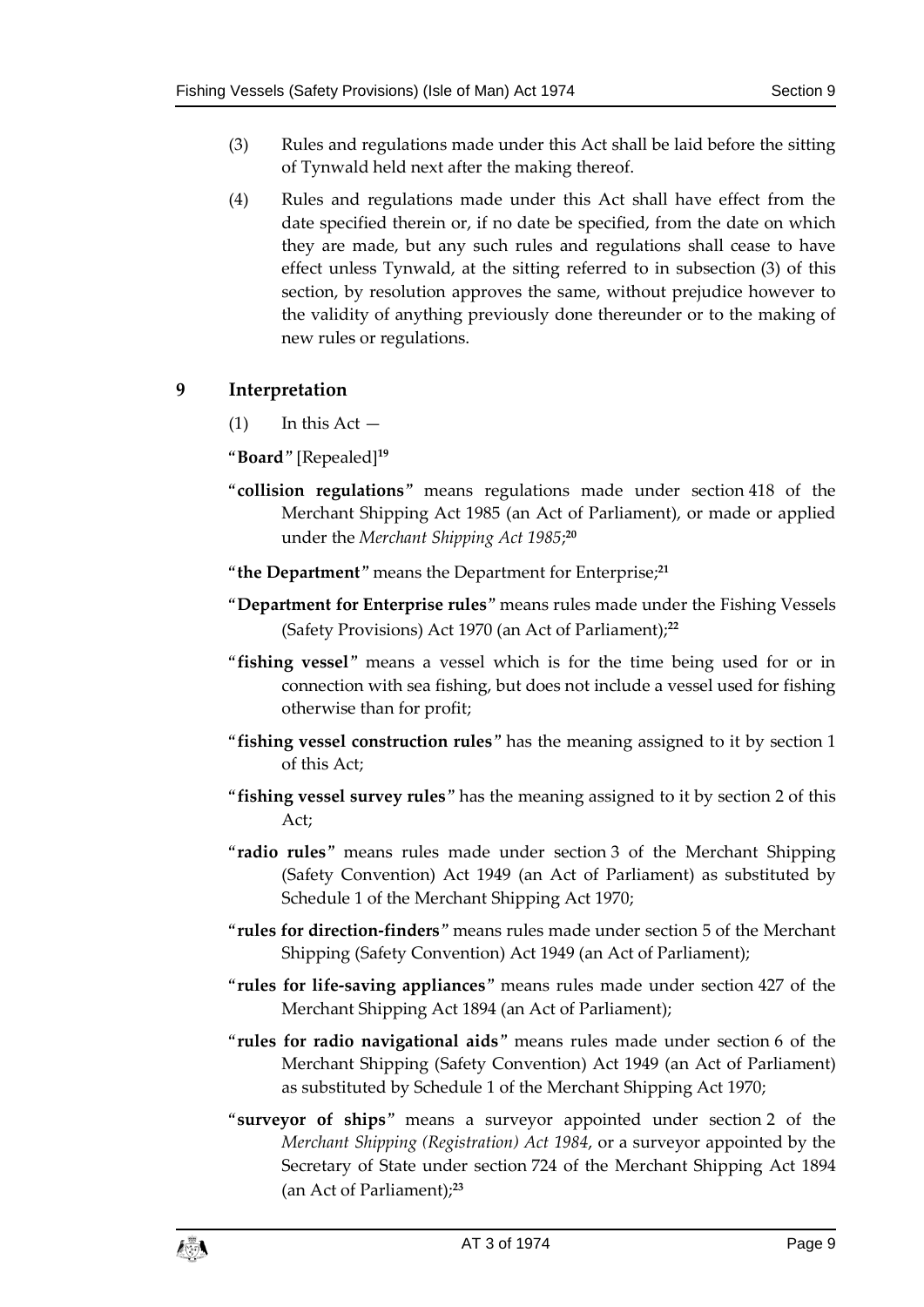- "**the Merchant Shipping Acts**" means the Merchant Shipping Acts 1894 to 1967, the Merchant Shipping Act 1970 and the Fishing Vessels (Safety Provisions) Act 1970 (all being Acts of Parliament) and any statutory provision for the time being in force relating to merchant shipping, whether made before or after the commencement of this Act.**<sup>24</sup>**
- (2) References in this Act to any enactment of Parliament are references thereto as amended by any other enactment of Parliament.
- (3) References in this Act to "**the radio rules**", "**rules for direction-finders**", "**rules for life-saving appliances**" and "**rules for radio navigational aids**" shall be construed as including regulations made in relation to those matters under sections 21 and 22 of the Merchant Shipping Act 1979 (an Act of Parliament).**<sup>25</sup>**

#### <span id="page-9-0"></span>**10 Expenses**

Any expenses incurred by the Board under this Act shall be defrayed out of moneys provided by Tynwald.

#### <span id="page-9-1"></span>**11 Short title and commencement**

- (1) This Act may be cited as the Fishing Vessels (Safety Provisions) (Isle of Man) Act 1974.
- (2) This Act shall come into operation when the Royal Assent thereto has been by the Governor announced to Tynwald and a certificate thereof has been signed by the Governor and the Speaker of the House of Keys, but shall take effect on such day as the Board may by order appoint and different days may be appointed for different provisions and for different descriptions of fishing vessel.**26**

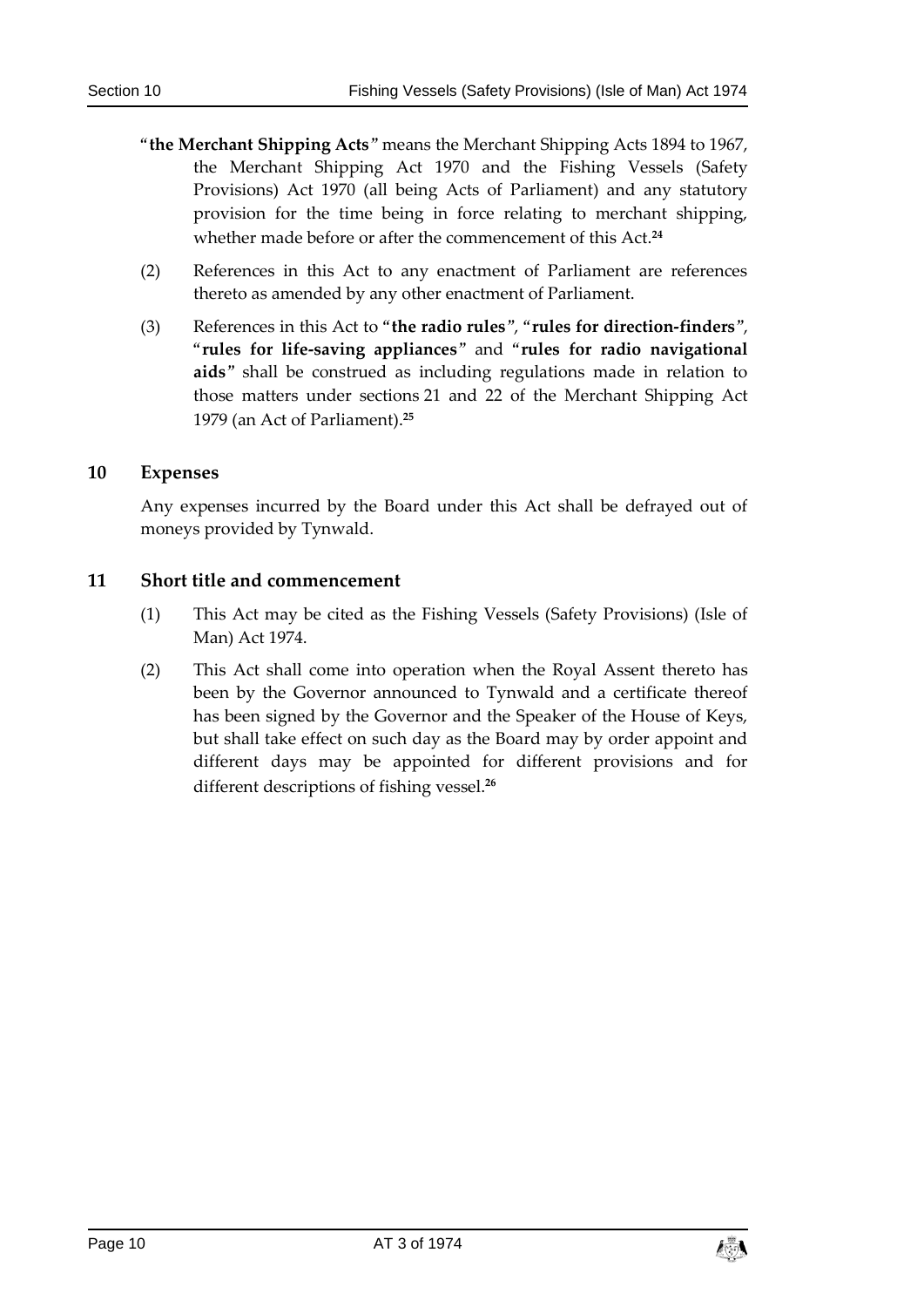#### <span id="page-10-0"></span>**ENDNOTES**

#### <span id="page-10-1"></span>**Table of Legislation History**

| Legislation | <b>Year and No</b> | Commencement |
|-------------|--------------------|--------------|
|             |                    |              |
|             |                    |              |
|             |                    |              |
|             |                    |              |

#### <span id="page-10-2"></span>**Table of Renumbered Provisions**

| Original | <b>Current</b> |
|----------|----------------|
|          |                |
|          |                |
|          |                |
|          |                |

#### <span id="page-10-3"></span>**Table of Endnote References**

 $\overline{a}$ 

 Long title amended by Statute Law Revision (Miscellaneous Provisions) Act 1979 Sch 1.

- Subs (1) amended by GC190/86.
- Subs (2) amended by GC190/86.

Subs (3) amended by Merchant Shipping Act 1985 Sch 1.

Subs (1) amended by GC190/86.

Subs (2) repealed by SD352/99.

 Subs (1) amended by Statute Law Revision (Miscellaneous Provisions) Act 1979 Sch 1 and by GC190/86.

Subs (2) amended by GC190/86.

Subs (4) amended by Merchant Shipping (Passenger Ships' Survey) Act 1979 Sch 1.

Subs (3) amended by GC190/86.

Subs (4) amended by Merchant Shipping (Detention of Ships) Act 1979 s 7.

Subs (1) amended by GC190/86.

S 6 repealed by Merchant Shipping (Miscellaneous Provisions) Act 1996 Sch 2.

Subs (1) amended by SD155/10 Sch 2 and by SD2017/0325.

 Subs (2) added by Statute Law Revision (Miscellaneous Provisions) Act 1979 Sch 1 and amended by GC190/86 and by Merchant Shipping Registration Act 1991 Sch 5.

Subs (3) added by Merchant Shipping Act 1985 Sch 1 and amended by GC190/86.

Subs (1) amended by GC190/86.

Subs (2) amended by GC190/86.

Definition of "Board" repealed by GC190/86.